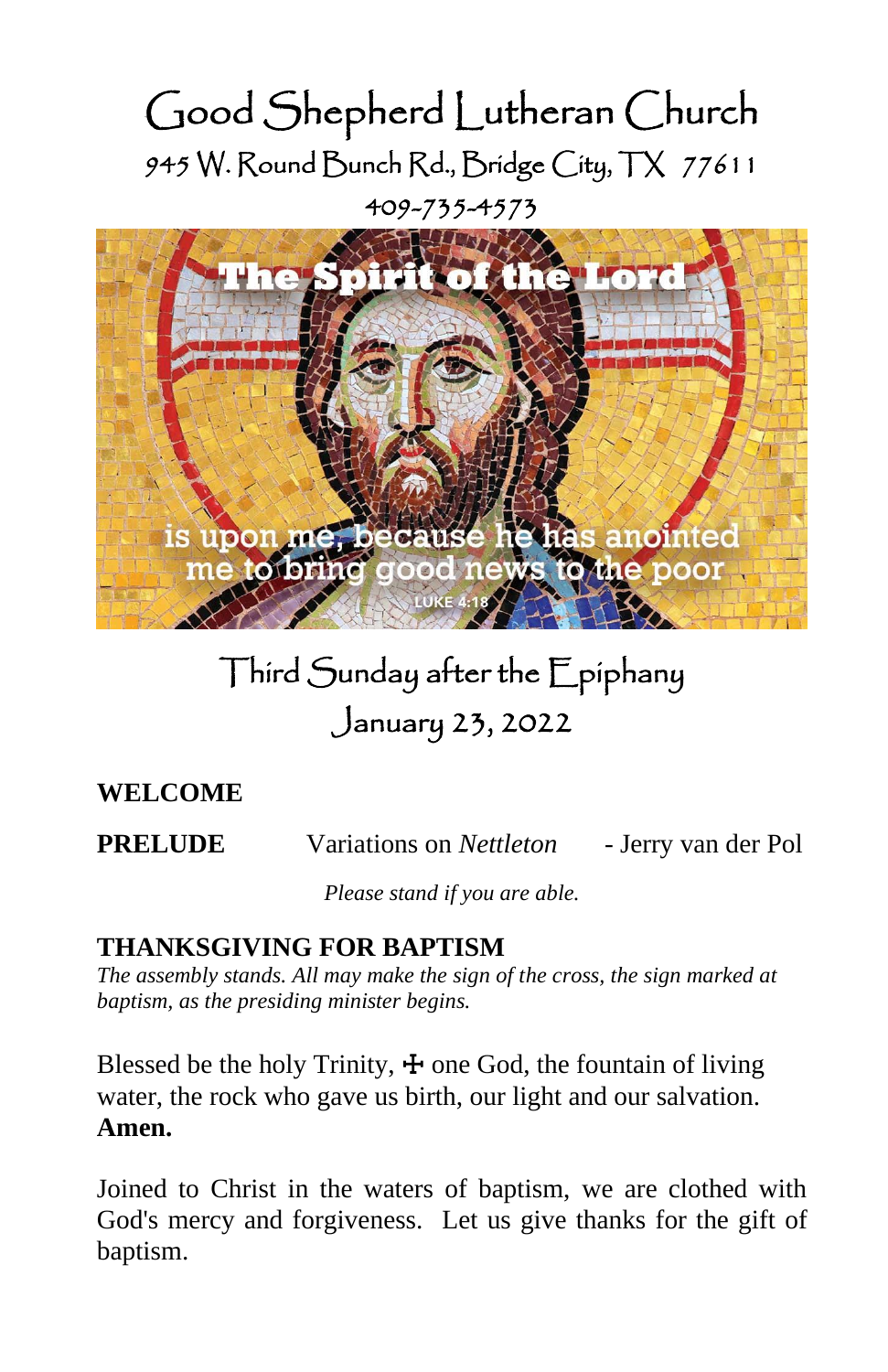*Water may be poured into the font as the presiding minister gives thanks.*

We give you thanks, O God, for in the beginning your Spirit moved over the waters and by your Word you created the world, calling forth life in which you took delight. Through the waters of the flood you delivered Noah and his family. Through the sea you led your people Israel from slavery into freedom. At the river your Son was baptized by John and anointed with the Holy Spirit. By water and your Word you claim us as daughters and sons, making us heirs of your promise and servants of all.

**We praise you for the gift of water that sustains life, and above all we praise you for the gift of new life in Jesus Christ. Shower us with your Spirit, and renew our lives with your forgiveness, grace, and love. To you be given honor and praise through Jesus Christ our Lord in the unity of the Holy Spirit, now and forever**. **Amen.** 

### **GREETING**

The grace of our Lord Jesus Christ, the love of God and the communion of the Holy Spirit be with you all. **And also with you.**





**GATHERING HYMN** "O For a Thousand Tongues to Sing" **ELW 886**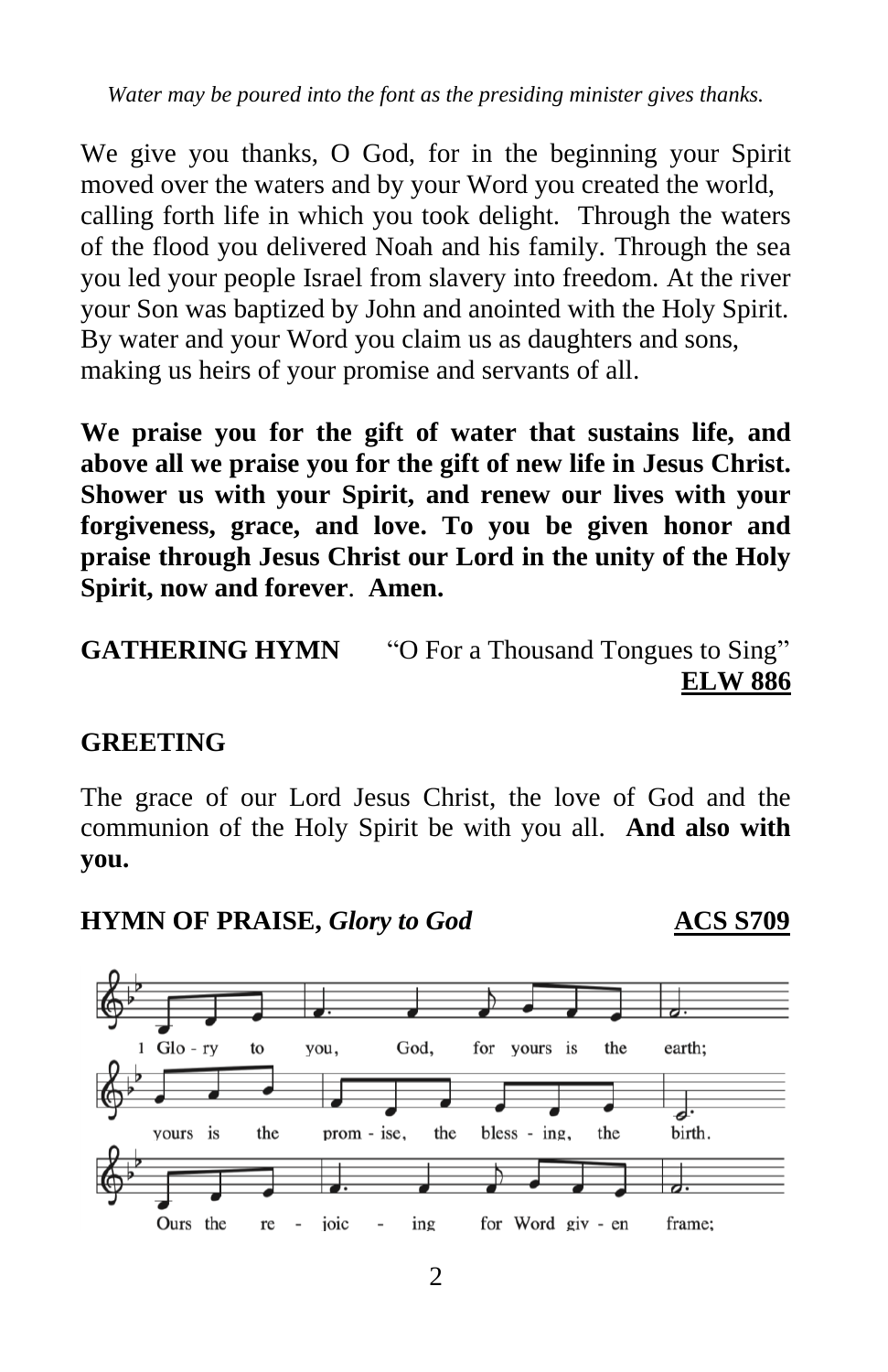

#### **PRAYER OF THE DAY**

Let us pray. Blessed Lord God, you have caused the holy scriptures to be written for the nourishment of your people. **Grant that we may hear them, read, mark, learn, and inwardly digest them, that, comforted by your promises, we may embrace and forever hold fast to the hope of eternal life, through your Son, Jesus Christ our Lord. Amen.**

*Please be seated.*

#### **FIRST LESSON Nehemiah 8:1-3, 5-6, 8-10**

<sup>1</sup>All the people [of Israel] gathered together into the square before the Water Gate. They told the scribe Ezra to bring the book of the law of Moses, which the LORD had given to Israel. <sup>2</sup>Accordingly, the priest Ezra brought the law before the assembly, both men and women and all who could hear with understanding. This was on the first day of the seventh month. 3He read from it facing the square before the Water Gate from early morning until midday, in the presence of the men and the women and those who could understand; and the ears of all the people were attentive to the book of the law. 5And Ezra opened the book in the sight of all the people, for he was standing above all the people; and when he opened it, all the people stood up. Then Ezra blessed the LORD, the great God, and all the people answered, "Amen, Amen," lifting up their hands. Then they bowed their heads and worshiped the LORD with their faces to the ground. <sup>8</sup>So they read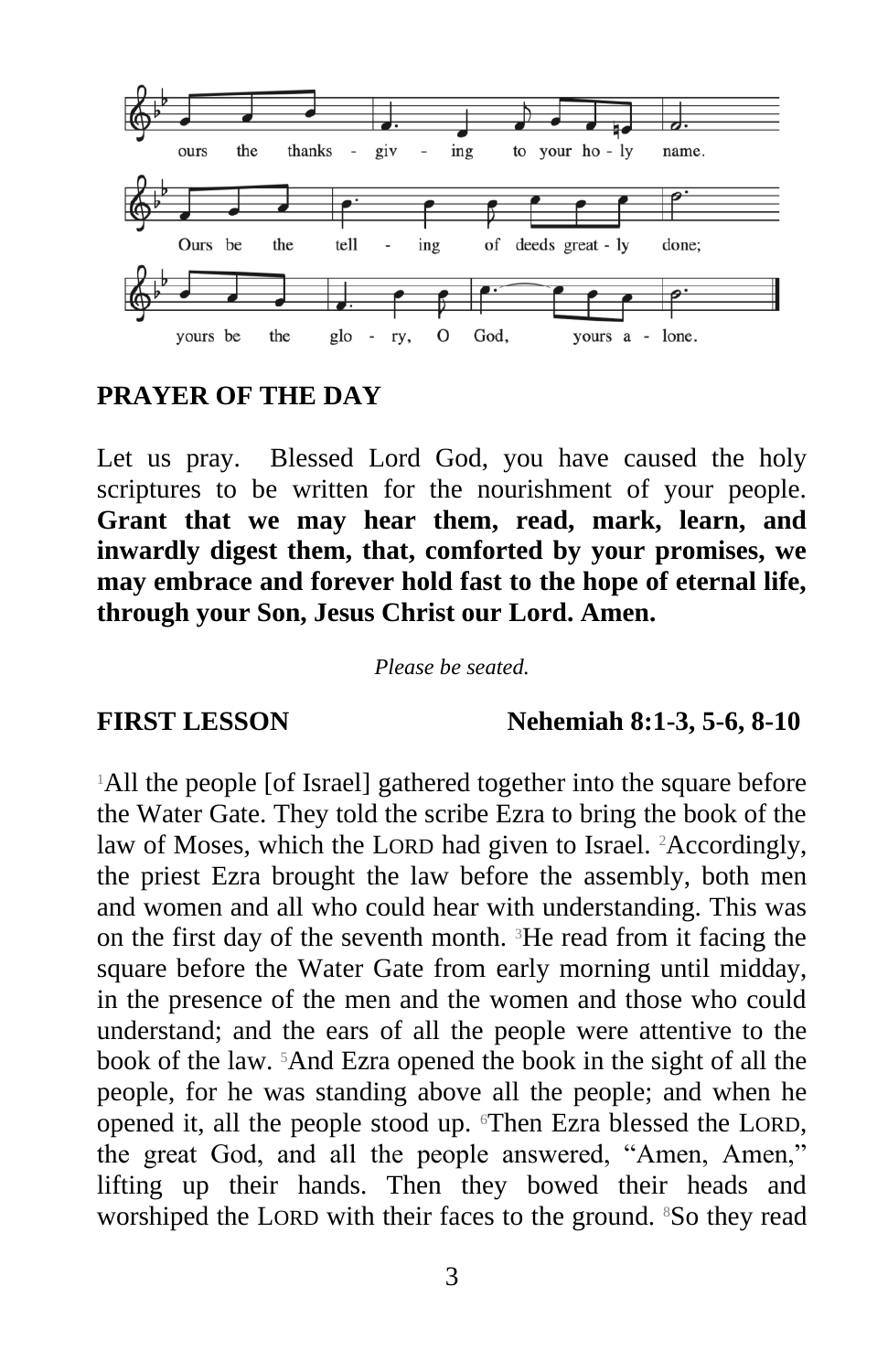from the book, from the law of God, with interpretation. They gave the sense, so that the people understood the reading.

<sup>9</sup>And Nehemiah, who was the governor, and Ezra the priest and scribe, and the Levites who taught the people said to all the people, "This day is holy to the LORD your God; do not mourn or weep." For all the people wept when they heard the words of the law. <sup>10</sup>Then he said to them, "Go your way, eat the fat and drink sweet wine and send portions of them to those for whom nothing is prepared, for this day is holy to our LORD; and do not be grieved, for the joy of the LORD is your strength."

Word of God, word of life. **Thanks be to God.**

#### **PSALM 19**

*Worshipers are invited to sing the refrain as indicated below. The cantor will sing the psalm text.*



*The heavens declare the glory of God, and the firmament shows his handiwork. One day tells its tale to another, and one night imparts knowledge to another. Although they have no words or language, and their voices are not heard, their sound has gone out into all lands, and their message to the ends of the world. REFRAIN*

*In the deep has he set a pavilion for the sun; it comes forth like a bridegroom out of his chamber; it rejoices like a champion to run its course. It goes forth from the uttermost edge of the heavens, and runs about to the end of it again; nothing is hidden from its burning heat. The law of the Lord is perfect, and revives the soul; the testimony of the Lord is sure, and gives wisdom to the innocent. The statues of the Lord are just and rejoice the heart; the comment of the Lord is clear and gives light to the eyes. REFRAIN*

*The fear of the Lord is clean and endures forever; the judgments of the Lord are true and righteous altogether. More to be desired are they than gold, more than much fine gold, sweeter far than honey, than honey in the comb. By them also is your servant enlightened, and in keeping them there is great reward. Who can tell how often he offends? Cleanse me from my secret*  faults. *REFRAIN*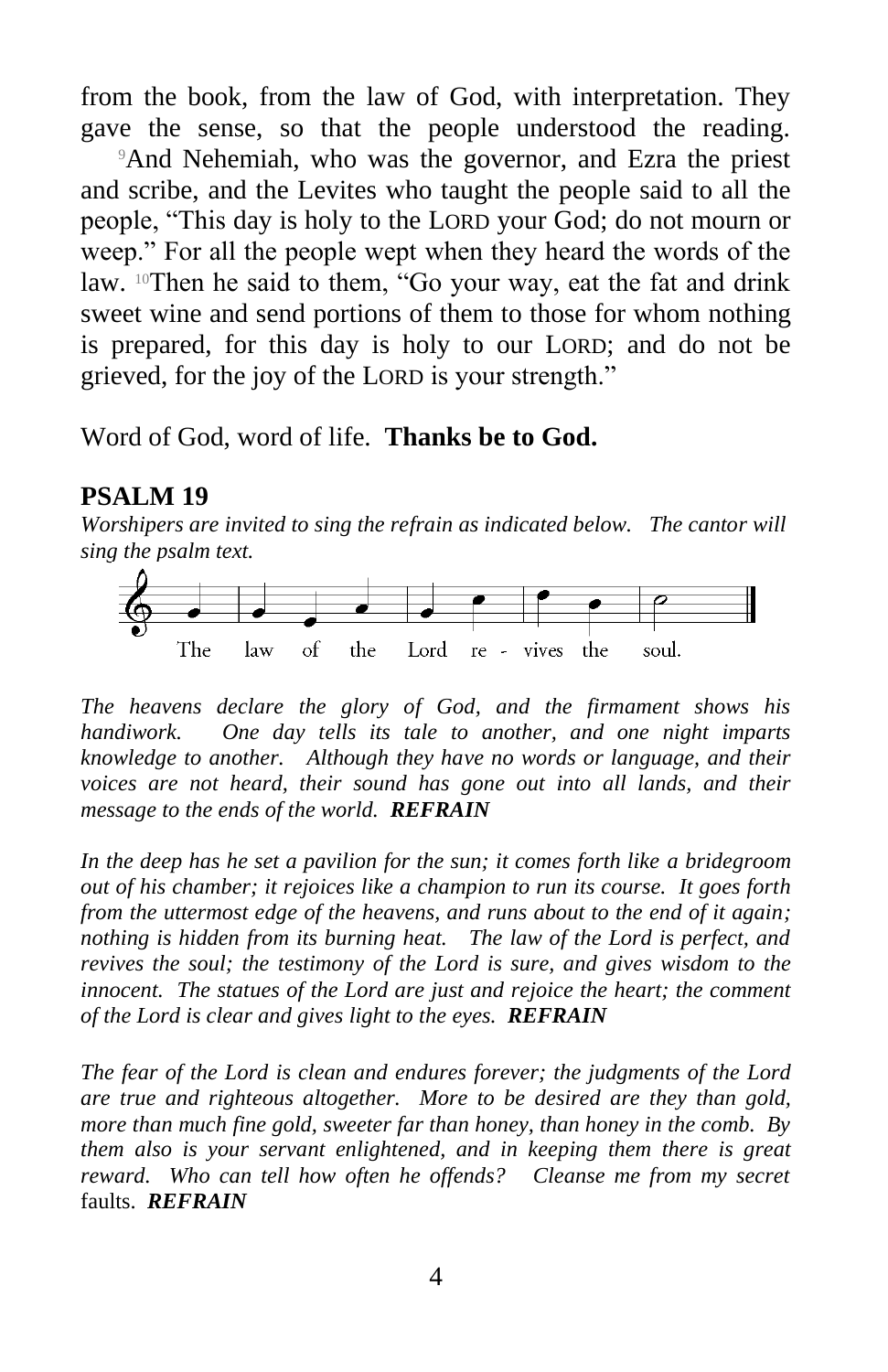*Above all keep your servant from presumptuous sins; let them not get dominion over me; then shall I be whole and sound, and innocent of a great offense. Let the words of my mouth and the meditation of my heart, be acceptable in your sight, O Lord, my strength and my redeemer. REFRAIN*

### **SECOND LESSON I Corinthians 12:12-31a**

 $12$ For just as the body is one and has many members, and all the members of the body, though many, are one body, so it is with Christ. 13For in the one Spirit we were all baptized into one body—Jews or Greeks, slaves or free—and we were all made to drink of one Spirit.

4 Indeed, the body does not consist of one member but of many. 15If the foot would say, "Because I am not a hand, I do not belong to the body," that would not make it any less a part of the body. 16And if the ear would say, "Because I am not an eye, I do not belong to the body," that would not make it any less a part of the body. 17If the whole body were an eye, where would the hearing be? If the whole body were hearing, where would the sense of smell be? <sup>18</sup>But as it is, God arranged the members in the body, each one of them, as he chose. <sup>19</sup>If all were a single member, where would the body be?  $20As$  it is, there are many members, yet one body. 21The eye cannot say to the hand, "I have no need of you," nor again the head to the feet, "I have no need of you." 22On the contrary, the members of the body that seem to be weaker are indispensable, <sup>23</sup>and those members of the body that we think less honorable we clothe with greater honor, and our less respectable members are treated with greater respect; <sup>24</sup>whereas our more respectable members do not need this. But God has so arranged the body, giving the greater honor to the inferior member,  $25$ that there may be no dissension within the body, but the members may have the same care for one another. <sup>26</sup>If one member suffers, all suffer together with it; if one member is honored, all rejoice together with it.

 $27$ Now you are the body of Christ and individually members of it. 28And God has appointed in the church first apostles, second prophets, third teachers; then deeds of power, then gifts of healing, forms of assistance, forms of leadership, various kinds of

5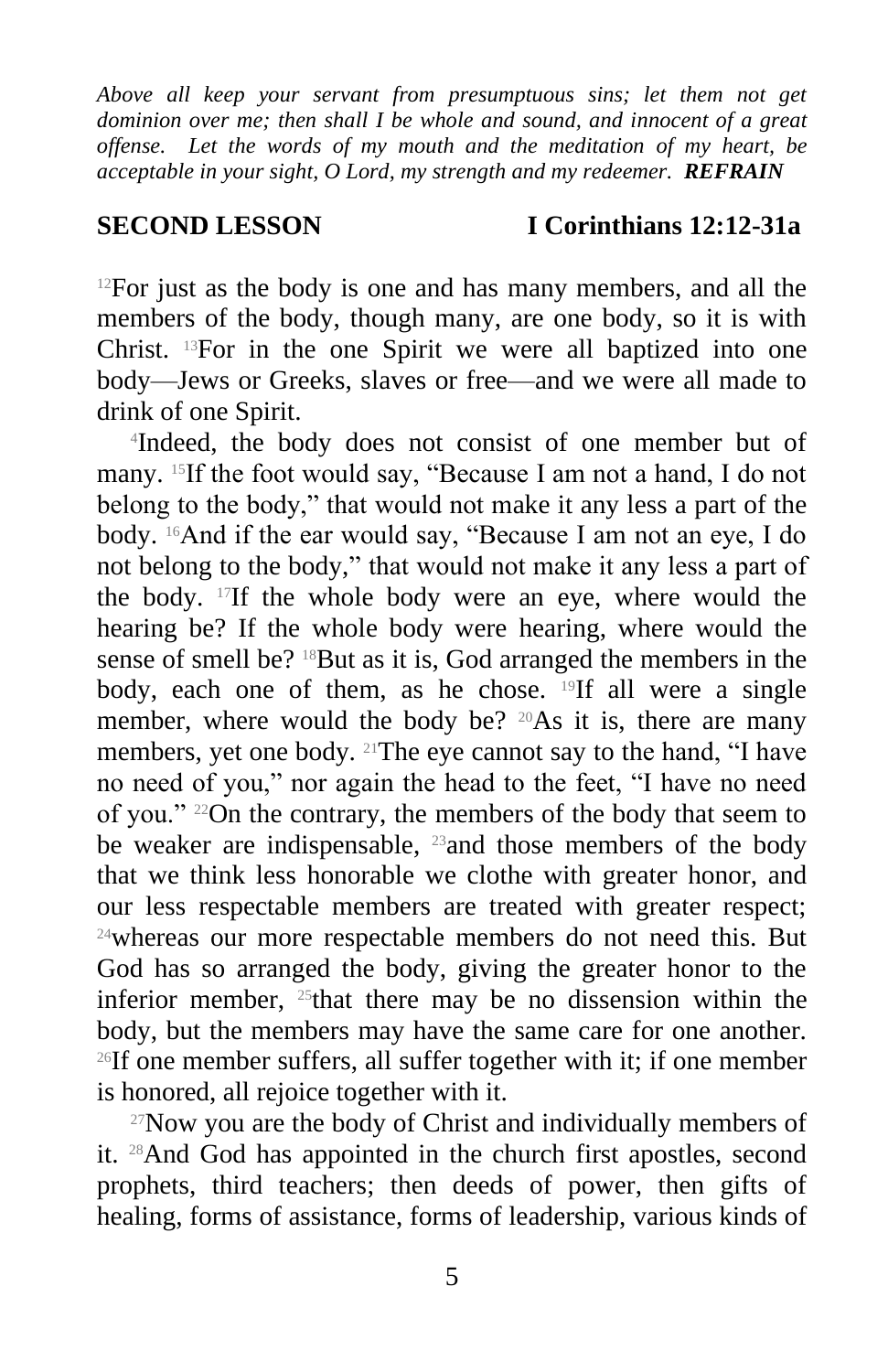tongues. 29Are all apostles? Are all prophets? Are all teachers? Do all work miracles? 30Do all possess gifts of healing? Do all speak in tongues? Do all interpret? 31aBut strive for the greater gifts.

Word of God, word of life. **Thanks be to God.**

# **GOSPEL ACCLAMATION**

*Please stand if you are able. All worshipers will sing the alleluia; the choir will sing the verse.*



*The Spirit of the Lord has anointed me to bring good news to the poor, and to proclaim release to the captives.* 

**GOSPEL** Luke 4:14-21

The holy gospel according to Luke. **Glory to you, O Lord.**

<sup>14</sup>Then Jesus, filled with the power of the Spirit, returned to Galilee, and a report about him spread through all the surrounding country. <sup>15</sup>He began to teach in their synagogues and was praised by everyone.

<sup>16</sup>When he came to Nazareth, where he had been brought up, he went to the synagogue on the sabbath day, as was his custom. He stood up to read, <sup>17</sup>and the scroll of the prophet Isaiah was given to him. He unrolled the scroll and found the place where it was written:

18"The Spirit of the Lord is upon me,

because he has anointed me

to bring good news to the poor.

He has sent me to proclaim release to the captives

and recovery of sight to the blind,

to let the oppressed go free,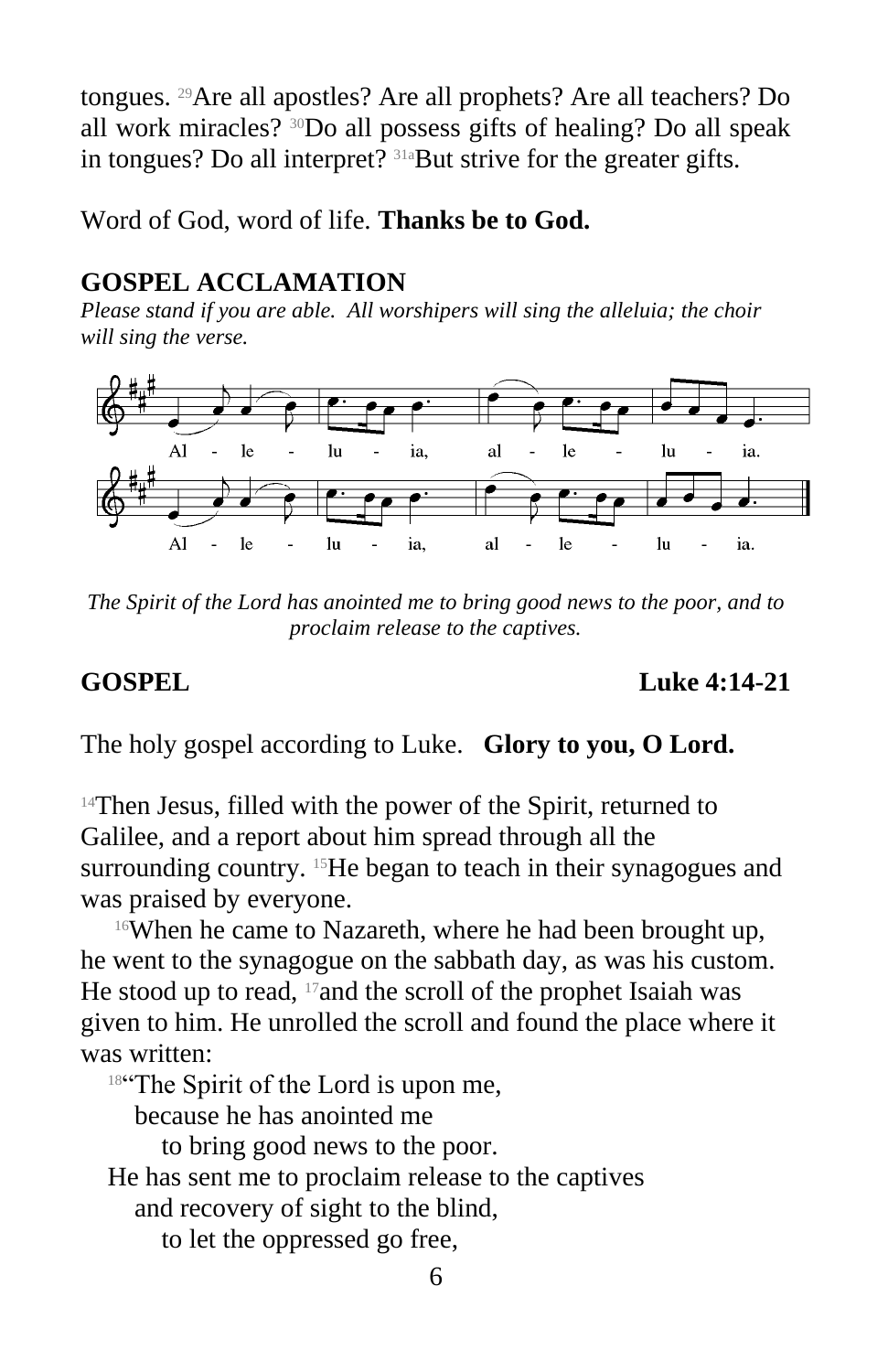<sup>19</sup>to proclaim the year of the Lord's favor."

<sup>20</sup>And he rolled up the scroll, gave it back to the attendant, and sat down. The eyes of all in the synagogue were fixed on him. 21Then he began to say to them, "Today this scripture has been fulfilled in your hearing."

The gospel of our Lord. **Praise to you, O Christ.**

*Please be seated.*

### **SERMON**

*Please stand if you are able.*

**HYMN OF THE DAY** "Praise the One Who Breaks the Darkness" **ELW 843**

# **THE APOSTLES' CREED**

Let us profess our faith in the words of the Apostles' Creed.

**I believe in God, the Father almighty, creator of heaven and earth. I believe in Jesus Christ, God's only Son, our Lord, who was conceived by the Holy Spirit, born of the virgin Mary, suffered under Pontius Pilate, was crucified, died, and was buried; he descended to the dead. On the third day he rose again; he ascended into heaven, he is seated at the right hand of the Father, and he will come to judge the living and the dead. I believe in the Holy Spirit, the holy catholic church, the communion of saints, the forgiveness of sins, the resurrection of the body, and the life everlasting. Amen.**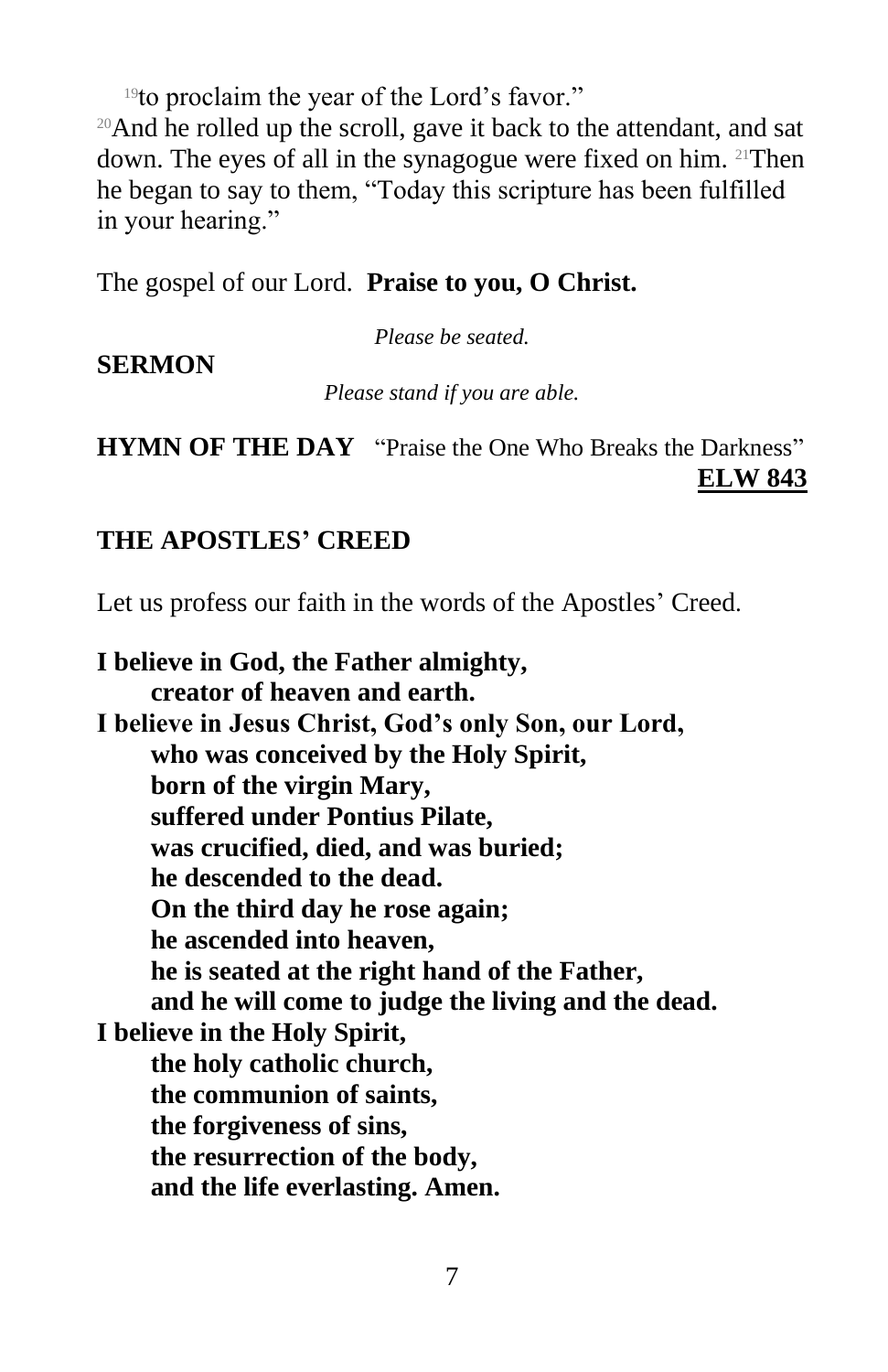# **PRAYERS OF THE CHURCH**

The Spirit of the Lord is poured out upon us in abundance; so we are bold to pray for the church, the world, and all that God has made.

#### *A brief silence*

You reveal yourself to us in the reading of scripture. Fulfill your word through the faithful witness of your church. Send us out to bring your liberating good news to all people. God of grace, **hear our prayer.**

All creation proclaims your handiwork. Teach us to love the intricate and beautiful bodies that you have created. Bless tiny insects, enormous whales, and every creature in between. Sustain species at risk of extinction. God of grace, **hear our prayer.**

You desire that there be no dissension among us. Where we are divided in our society, nation, or world, come quickly to reunite us into one body. Ease conflict, dispel violence, and bring an end to war. God of grace, **hear our prayer.**

Anoint with your Spirit all who seek your favor. Grant provision and justice for people living in poverty, people living with disability, those living with pain, or those living under oppression (*especially*). God of grace, **hear our prayer.**

Build up the body of Christ in this place. Bless the variety of ministries in this congregation. Empower us to freely welcome and deeply value each person who enters into worship and ministry among us. God of grace, **hear our prayer.**

In thanksgiving we lift before you the saints for whom the promise of salvation has now been fulfilled. Tend to those who mourn. Bring us together in your everlasting glory. God of grace, **hear our prayer.**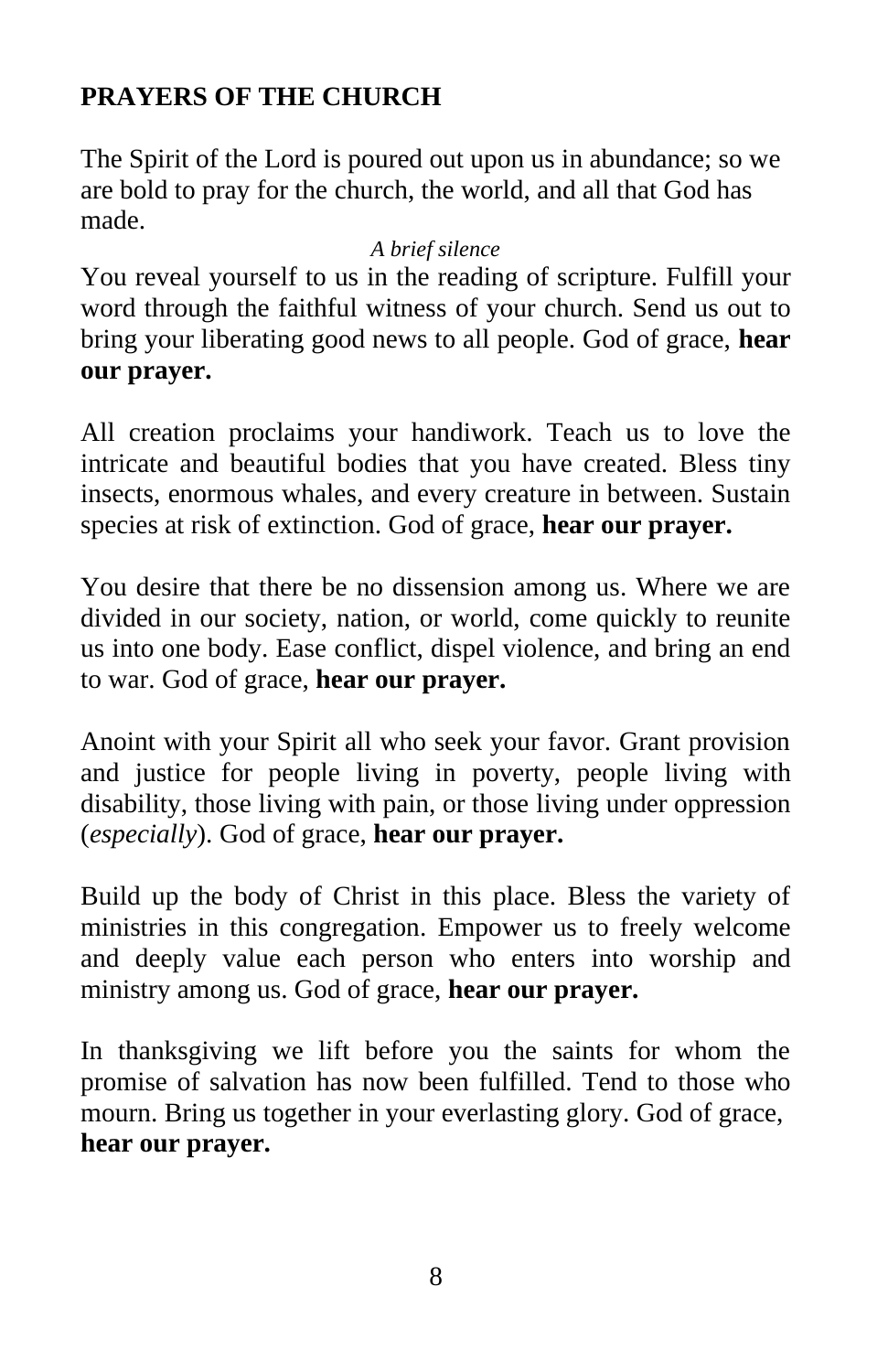Since we have such great hope in your promises, O God, we lift these and all of our prayers to you in confidence and faith; through Jesus Christ our Savior. **Amen.**

# **SHARING THE PEACE**

The peace of the Lord be with you always. **And also with you.**

### **RECEIVING OUR OFFERINGS**

**ANTHEM** "King of Glory, King of Peace" - Robert Brewer

**PRAYER** *Please stand if you are able.*

Let us pray. Blessed are you, O God, Sovereign of the universe. You offer us new beginnings and guide us on our journey. **Lead us to your table, nourish us with this heavenly food, and prepare us to carry your love to a hungry world, in the name of Christ our light. Amen.**

# **THE GREAT THANKSGIVING**

The Lord be with you. **And also with you.**

Lift up your hearts. **We lift them to the Lord.**

Let us give thanks to the Lord our God. **It is right to give our thanks and praise.**

It is indeed right, our duty and our joy, that we should at all times and in all places give thanks and praise to you, almighty and merciful God, through our Savior Jesus Christ; who on this day overcame death and the grave, and by his glorious resurrection opened to us the way of everlasting life. And so, with all the choirs of angels, with the church on earth and the hosts of heaven, we praise your name and join their unending hymn:

**SANCTUS ELW S108**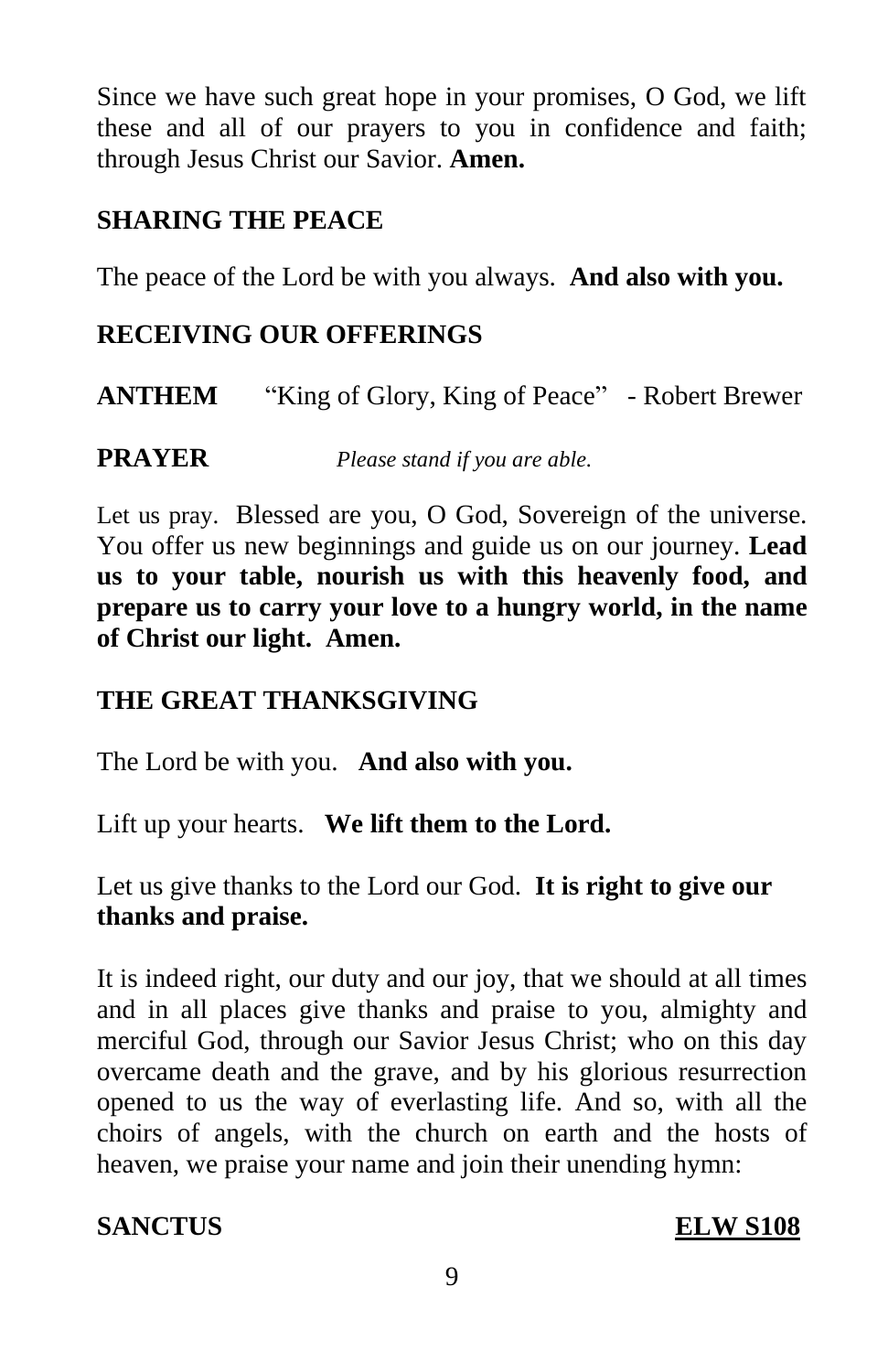

Holy, mighty, and merciful Lord, heaven and earth are full of your glory. In great love you sent to us Jesus, your Son, who reached out to heal the sick and suffering, who preached good news to the poor, and who, on the cross, opened his arms to all.

In the night in which he was betrayed, our Lord Jesus took bread, and gave thanks; broke it, and gave it to his disciples, saying: Take and eat; this is my body, given for you. Do this for the remembrance of me.

Again, after supper, he took the cup, gave thanks, and gave it for all to drink, saying: This cup is the new covenant in my blood, shed for you and for all people for the forgiveness of sin. Do this for the remembrance of me.

Remembering, therefore, his death, resurrection, and ascension, we await his coming in glory. **Christ has died. Christ is risen. Christ will come again.** 

Pour out upon us the Spirit of your love, O Lord, and unite the wills of all who share this heavenly food, the body and blood of Jesus Christ, our Lord; to whom, with you and the Holy Spirit, be all honor and glory, now and forever. **Amen.**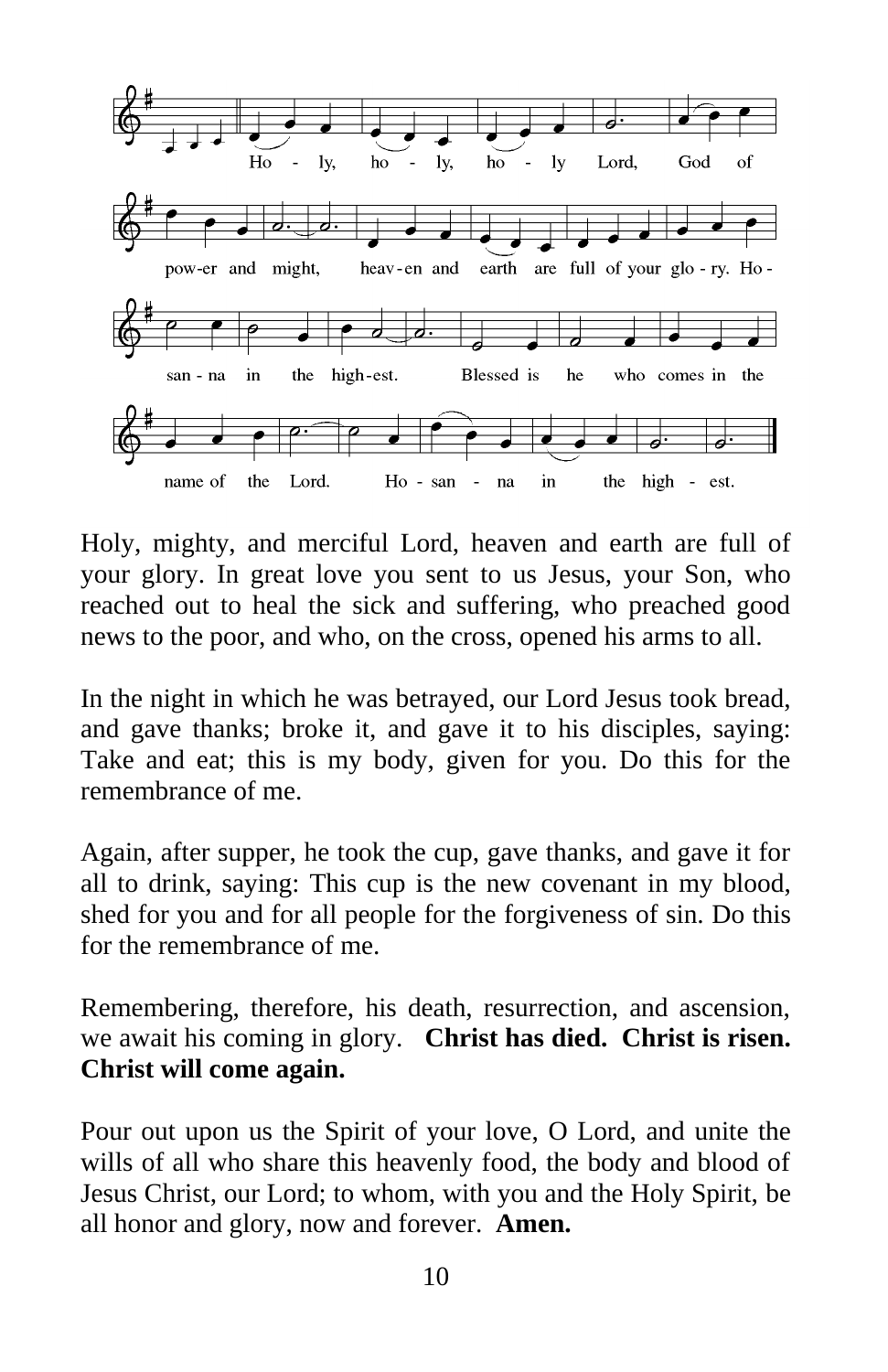### **THE LORD'S PRAYER**

Lord, remember us in your kingdom and teach us to pray.

**Our Father, who art in heaven, hallowed be thy name, thy kingdom come, thy will be done, on earth as it is in heaven.**

**Give us this day our daily bread; and forgive us our trespasses, as we forgive those who trespass against us; and lead us not into temptation, but deliver us from evil.**

**For thine is the kingdom, and the power, and the glory, forever and ever. Amen.**

#### **INVITATION**

Come to God's table. There is a place for you and enough for all.

*Please be seated.*

### **LAMB OF GOD ELW S112**

#### Lamb of God, you take a - way the sin of the world; have Lamb of God, you take a - way the sin of the mer - cy on us. Lamb of God, world; have mer - cy on us. you take a way the sin of the world; grant us peace, grant us peace.

# **MUSIC DURING THE DISTRIBUTION**

"Offertoire" - Charles Alexis Chauvet